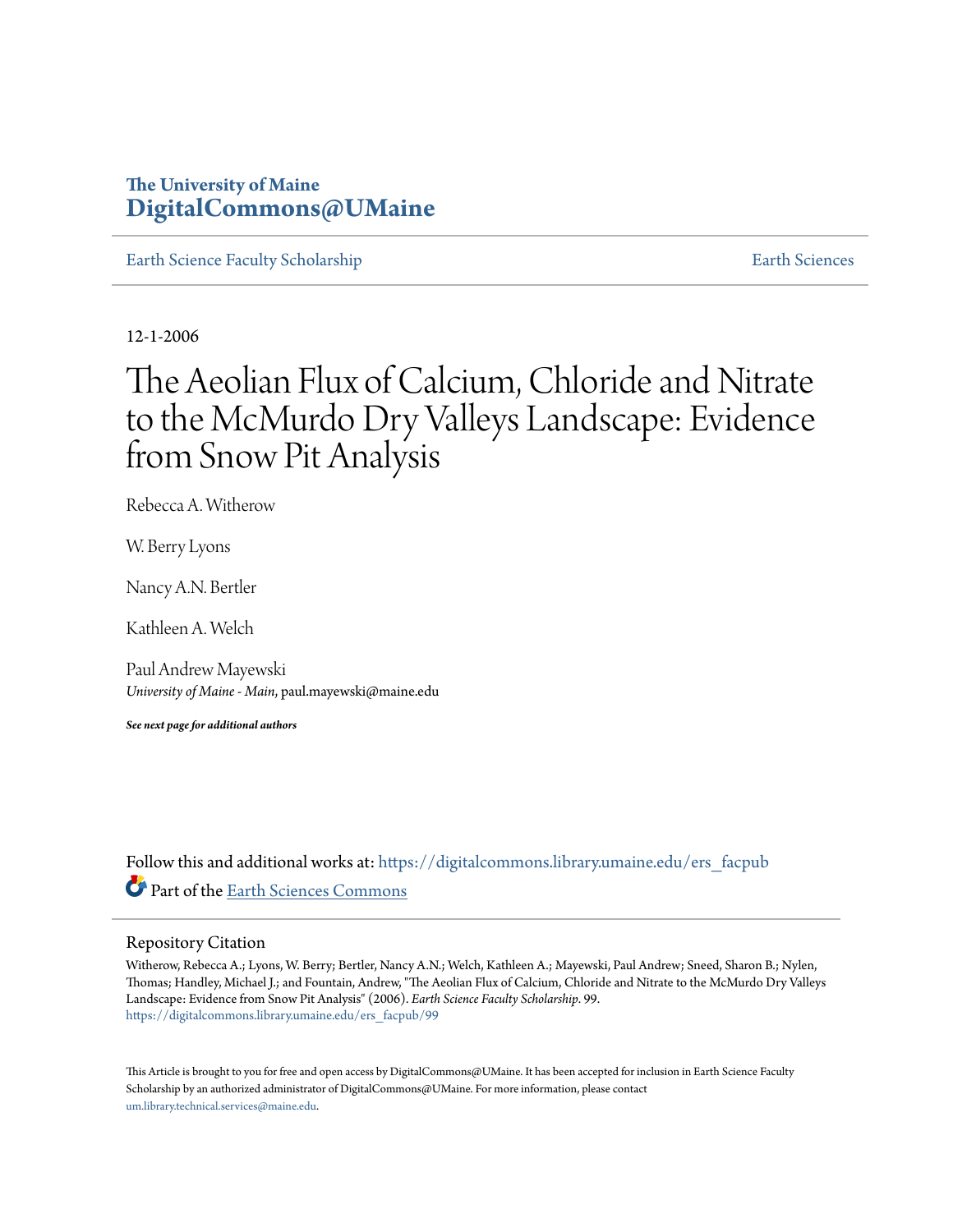### **Authors**

Rebecca A. Witherow, W. Berry Lyons, Nancy A.N. Bertler, Kathleen A. Welch, Paul Andrew Mayewski, Sharon B. Sneed, Thomas Nylen, Michael J. Handley, and Andrew Fountain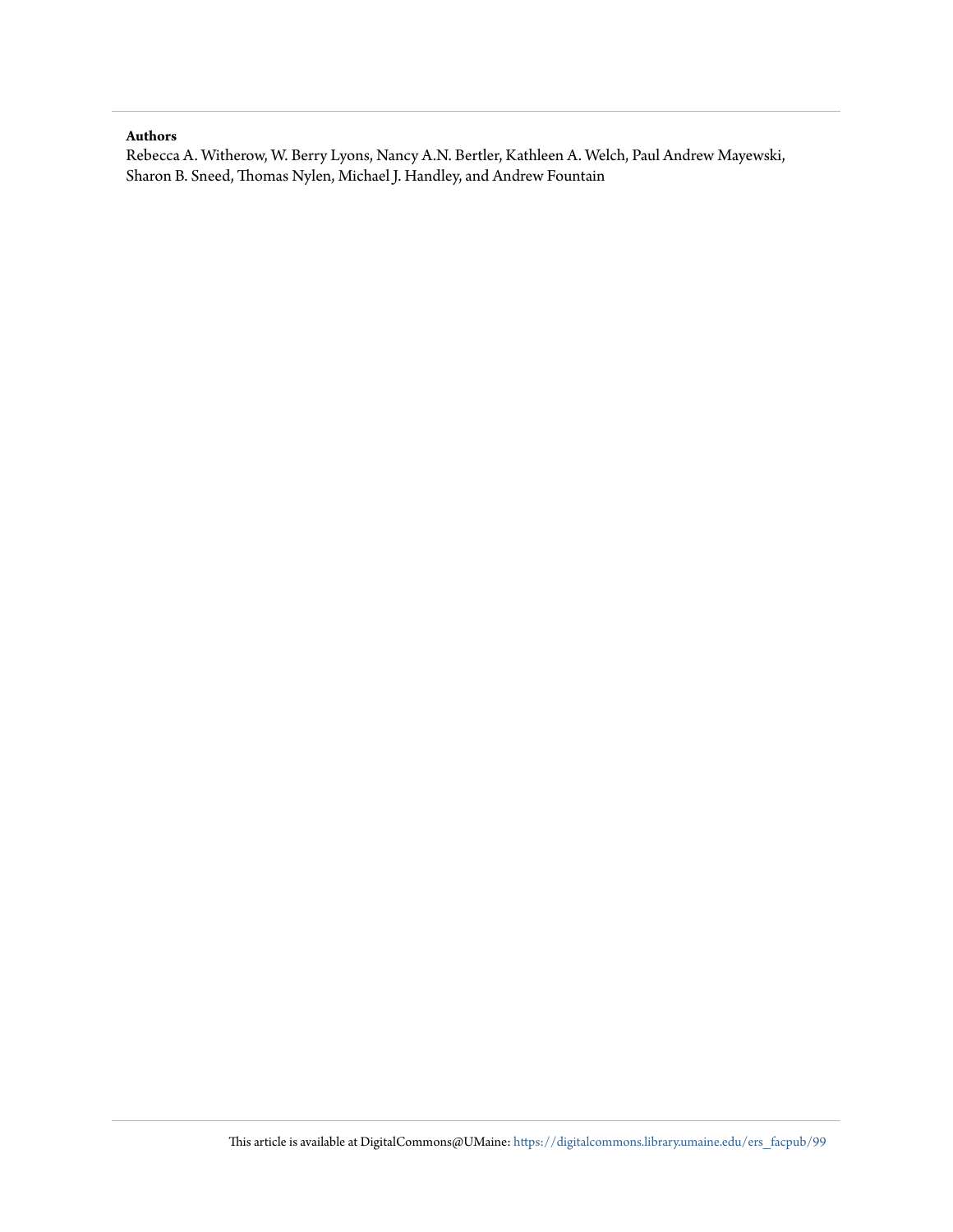# **The aeolian flux of calcium, chloride and nitrate to the McMurdo Dry Valleys landscape: evidence from snow pit analysis**

## **REBECCA A. WITHEROW1, W. BERRY LYONS1\*, NANCY A.N. BERTLER2,3,5, KATHLEEN A. WELCH1, PAUL A. MAYEWSKI3, SHARON B. SNEED3, THOMAS NYLEN4, MICHAEL J. HANDLEY3 and ANDREW FOUNTAIN4**

 *Byrd Polar Research Center and the Department of Geological Sciences, The Ohio State University, Columbus, OH 43210-1002, USA Antarctic Research Centre, Victoria University of Wellington, PO Box 600, Wellington, New Zealand Climate Change Institute, University of Maine, Orono, ME 04469, USA Departments of Geology and Geography, Portland State University, Portland, OR 97207-0751, USA 5GNS Science, 1 Fairway Drive, Avalon, Lower Hutt 5010, New Zealand*

*\*corresponding author: lyons.142@osu.edu*

**Abstract:** We have determined the flux of calcium, chloride and nitrate to the McMurdo Dry Valleys region by analysing snow pits for their chemical composition and their snow accumulation using multiple records spanning up to 48 years. The fluxes demonstrate patterns related to elevation and proximity to the ocean. In general, there is a strong relationship between the nitrate flux and snow accumulation, indicating that precipitation rates may have a great influence over the nitrogen concentrations in the soils of the valleys. Aeolian dust transport plays an important role in the deposition of some elements (e.g.  $Ca^{2+}$ ) into the McMurdo Dry Valleysí soils. Because of the antiquity of some of the soil surfaces in the McMurdo Dry Valleys regions, the accumulated atmospheric flux of salts to the soils has important ecological consequences. Although precipitation may be an important mechanism of salt deposition to the McMurdo Dry Valley surfaces, it is poorly understood because of difficulties in measurement and high losses from sublimation.

Received 3 January 2005, accepted 30 May 2006

**Key words:** elements, fluxes, glaciers, Latitudinal Gradient Project, salts in soils

## **Introduction**

The geochemistry of the McMurdo Dry Valleys (MCM) soils has been investigated for over 40 years. These hyperarid soils accumulate salts and the origins of these salts, their sources, and the processes involved in their accumulation have been the subject of debate (Gibson 1962, Bowser *et al.* 1970, Claridge & Campbell 1977, Keys & Williams 1981). The atmospheric input of ions such as NO<sub>3</sub>, SO<sub>4</sub><sup>2</sup>, Cl<sub>7</sub>, and Ca<sup>2+</sup> contribute greatly to the longterm geochemistry of the MCM soils. Yet the flux of these individual salts to the soils has not been established. The calculation of elemental fluxes from snow pit and/or ice core data is not new, as the desire to understand past atmospheric loadings has been a major preoccupation of climatologists and palaeo-atmospheric chemists alike. In this work, we are not interested in the atmospheric concentration, as such, but rather how the atmospheric input varies spatially. Although there is evidence that a percentage of the cations of these salts can come from the weathering of minerals in the soils, this appears to be a major process only where abundant liquid water is available, such as in the hyporheic zone of the stream channels or lake margins (Nezat *et al.* 2001, Gooseff *et al.* 2002, Lyons *et al.* 2002, Green *et al.* 2005). It is now clear that the largest accumulation of salts, especially the anions, come from

atmospheric input (Keys & Williams 1981, Graham *et al.* 2002). Recent stable isotopic measurements in the MCM soils have demonstrated an atmospheric source for sulphate and nitrate salts (Bao *et al.* 2000, Sheppard *et al.* 2002, Michalski *et al.* 2005). The nitrate is wet deposited from tropospherically and stratospherically produced  $HNO<sub>3</sub>$ (Michalski *et al.* 2005). Sulphate may be dry deposited in sea salt, or oxidized sulphur compounds may be deposited by precipitation. The two modes of sulphur deposition are geographically separate in the MCM, with higher proportions of sea salt sulphate near the coast and higher proportions of non-sea salt sulphate at higher elevations (Bao *et al.* 2000). Chloride salts are also marine-derived and dry deposited as their abundance decreases inland, away from the marine source (Keys & Williams 1981). Much of the readily soluble  $Ca^{2+}$  found on the landscape may be introduced as dust from aeolian transport (Lyons *et al.* 2003, Foley 2005), although the ultimate source of the dust is thought to be local, as opposed to long-distance (Fortner *et al.* 2005).

In this paper, we use snow pit profiles and snow accumulation rates from a number of glaciers in the MCM region to establish the geographical variation in the flux of these salts for the first time as a contribution to the Latitudinal Gradient Project ( Howard-Williams *et al.*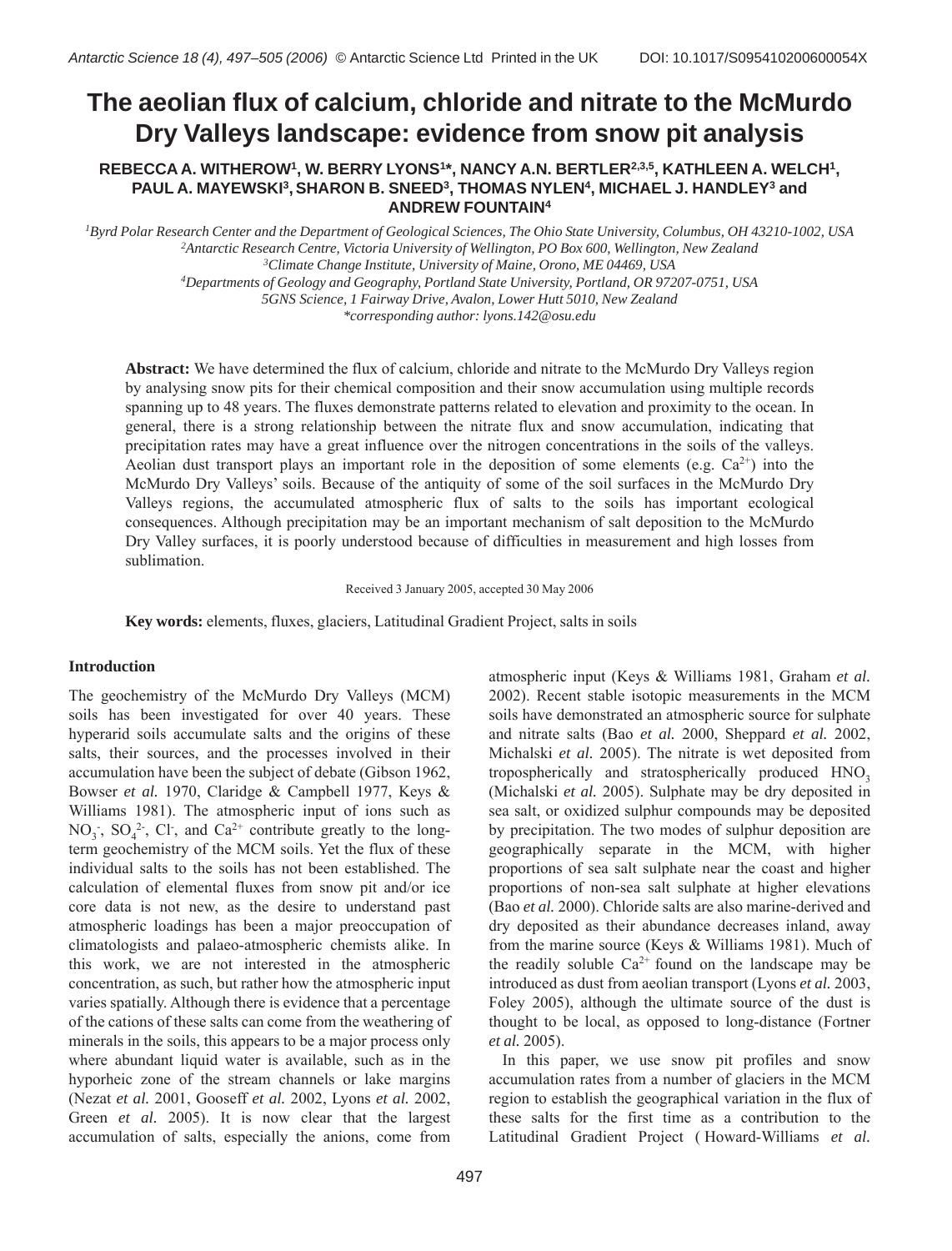2006). The fluxes determined from the glaciers provide a highly accurate quantification of the net flux of these salts to the MCM, as conventional measurements of snowfall have proven to be extremely difficult in this environment. Because the atmospheric deposition of nitrate is the primary source of nitrogen input to the soils and high soil salinities inhibit invertebrate populations (Powers *et al.* 1998, Nkem *et al.* 2005), these measurements have important ecological implications. We present the regional aeolian fluxes of  $NO_3$ ; Cl, and Ca<sup>2+</sup> for the MCM. These ions were chosen, in part, because their sources are very different and represent input from the stratosphere, the marine troposphere, and local dust, respectively.

#### **Study sites**

The MCM are the largest ice-free region in Antarctica and consist of soils, glaciers, ephemeral streams and perennially ice-covered lakes. This location is a polar desert ecosystem and has served as a Long-Term Ecological Research (LTER) site since 1993. Mean annual temperatures range from -30.0 to -14.8ºC depending on the site and the period of measurement (Doran *et al.* 2002). In general the valleys exhibit a distinct north–south gradient, with Victoria Valley being the coldest valley and Taylor Valley the warmest. Mean annual wind speed increases with proximity to the polar plateau, with strong winter katabatic winds being a primary meteorological feature of this region (Doran *et al.* 2002). These winds flow essentially west to east and are thought to have a major influence on aeolian deposition in the valleys (Lancaster 2002, Fortner *et al.* 2005). During summer however, the dominant wind direction is onshore carrying a higher marine aerosol loading (Bertler *et al.* 2004b).



**Fig. 1.** Overview map of the study area.  $1 =$  Victoria Lower Glacier, 2 = Baldwin Valley Glacier, 3 = Rhone Glacier,  $4 =$  Canada Glacier,  $5 =$  Newall Glacier (1),  $6 =$  Newall Glacier (2),  $7 =$  Howard Glacier,  $8 =$  Commonwealth Glacier (1),  $9 =$  Commonwealth Glacier (2).

On MCM glaciers, the altitude delineating the zone of mass accumulation from ablation, the equilibrium line altitude (ELA), has a positive relationship to distance inland (Fountain *et al.* 1999b). The sampling sites in Taylor Valley were located at least 100 m above the estimated ELA (Fountain *et al.* 1999b). Although there have been no direct observations of melting at the sampling site altitudes, sporadic ice lenses suggest that at least partial melting occurs occasionally. Annual layers of snow may be

**Table I.** Snow pit characteristics. Mean accumulation rates for the Canada and Rhone Glaciers are based on Fountain (2005). The mean accumulation rate for the Howard Glacier is from Fountain (2005). Data for the Newall Glacier are from Welch (1993).

| Site                          | Pit depth<br>(m) | Record length                   | Mean density<br>Mean accumulation<br>$(g \, mL^{-1})$<br>$(cm water yr-1)$ |      | $\boldsymbol{n}$ | Error                        |  |
|-------------------------------|------------------|---------------------------------|----------------------------------------------------------------------------|------|------------------|------------------------------|--|
| Victoria Lower Glacier        | 4.1              | 27 <sub>yr</sub><br>1971-1998   | 0.349                                                                      | 3.69 | 28               | $\pm$ 1 yr<br>4%             |  |
| <b>Baldwin Valley Glacier</b> | 4.2              | $41 \,\mathrm{yr}$<br>1958-99   | 0.405                                                                      | 3.21 | 40               | $\pm$ 1 yr<br>$2\%$          |  |
| Rhone Glacier                 | $\overline{c}$   | <b>ND</b>                       | 0.26                                                                       | 3    | 66               |                              |  |
| Canada Glacier                | $\overline{c}$   | ND                              | 0.28                                                                       | 3    | 62               |                              |  |
| Newall Glacier (1)            | 6                | 48 <sub>yr</sub><br>1940-1988   |                                                                            | 5.0  | 282              | ± 5 yr<br>10%                |  |
| Newall Glacier (2)            | $\overline{4}$   | $46 \,\mathrm{yr}$<br>1942-1988 |                                                                            | 3.3  | 274              | $\pm$ 5 yr<br>11%            |  |
| Howard Glacier                | surface          |                                 | ND                                                                         | 1.30 | 1                | $\sigma$ mass balance<br>11% |  |
| Commonwealth Glacier (1)      | 2.8              | $15 \,\mathrm{yr}$<br>1988-2003 | 0.33                                                                       | 5.4  | 69               | $\pm$ 1 year<br>7%           |  |
| Commonwealth Glacier (2)      | 3                | $11 \text{ yr}$<br>1988-1999    | 0.33                                                                       | 5.3  | 64               | $\pm$ 1 yr<br>9%             |  |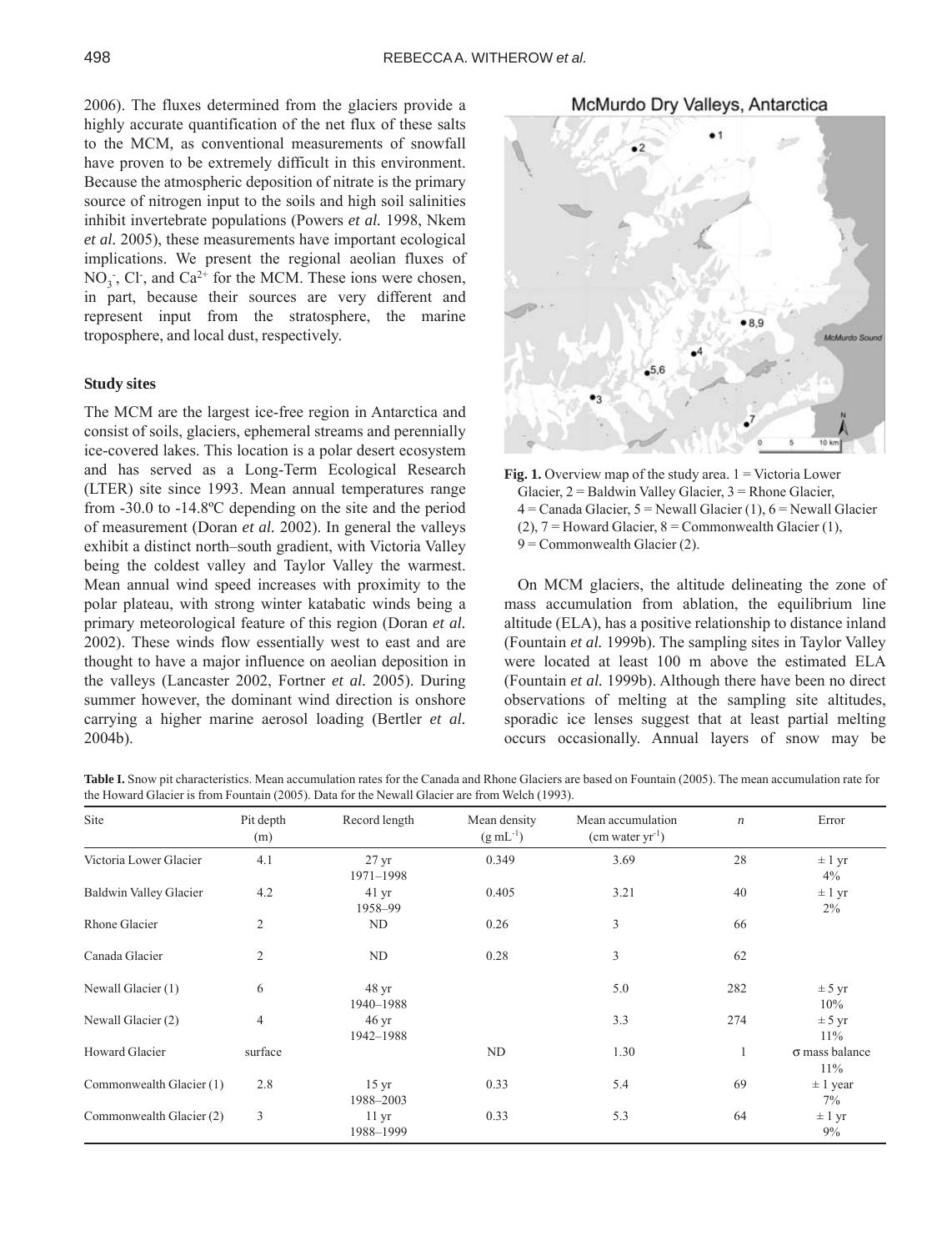redistributed by the high winds in Taylor Valley and sastrugi have been observed in snow pits. The effect of this mixing on the preservation of annual layers varies according to the glacier being studied, for example, annual layers were not discernable in the Canada Glacier and Rhone Glacier snow pits, yet the layers appeared to be well preserved in both snow pits on the Commonwealth Glacier (Fig. 1).

#### **Materials and methods**

Glacier ice has long been utilized to determine the variation and flux of chemicals from the atmosphere to polar regions (e.g. Legrand & Mayewski 1997). Research on the glaciochemistry of the MCM until recently has been focused either on a few chemical species (Mayewski & Lyons 1982) or on the surficial composition of the snow (Lyons *et al.* 2003). Some work has tied the variation with respect to time of the chemistry of glacier ice to that of climatic changes (Welch 1993, Bertler *et al.* 2004a, 2004b).

Chemical measurements from snow pits on five glaciers were obtained in this work (Fig. 1, Table I). These glaciers include Commonwealth, Canada and Rhone glaciers in Taylor Valley and Victoria Lower Glacier and Baldwin Valley Glacier in Victoria Valley (Table I). The Taylor Valley data were collected and analysed at the Byrd Polar Research Center at The Ohio State University-Portland State University (BPRC-OSU/PSU) group while the Victoria Valley data were collected and analysed by the Victoria University of Wellington/University of Maine, Orono (VUW/UMO) group. Densities for the Commonwealth Glacier were collected by the University of Maine group (Williamson 2006). In addition, we include surface measurements from the Howard Glacier, Taylor Valley (Lyons *et al.* 2003) and snow pit data from the Newall Glacier (Welch 1993)

#### *Taylor Valley snow*

After the initial excavation of the snow pit using standard avalanche shovels, the sampling wall face was scraped off using polypropylene shovels that had been cleaned by successive soakings in 18 M $\Omega$  Milli $Q^{TM}$  water. The snow was prepared for sampling by using a spatula to loosen the section. The sampling device was then slid into the snow layer and gently manipulated to loosen the compacted snow. The snow sample was placed into a 500 mL HDPE container that had been previously soaked overnight and rinsed three times with 18 MΩ MilliQ<sup>™</sup> water at Crary Laboratory and transported to the field site empty.

Samples remained frozen until immediately prior to analysis at McMurdo Station using a Dionex DX-120 ion chromatograph (IC). The technique, a modification of Welch *et al.* (1996), implements a sample loop of approximately 400 μL for all standards and samples. A Dionex IonPac AS14 analytical column (4 x 250 mm) and

AG14 guard column (4 x 50 mm) were used with an ASRS Ultra Anion Self-Regenerating Suppressor to analyse major anions. The eluent was a 3.5 mM  $\text{Na}_2\text{CO}_3$  and 1.0 mM NaHCO<sub>3</sub> solution with a pump flow-rate of 1.2 mL·min<sup>-1</sup>. Cations were analysed using the Dionex IonPac CS12A analytical column (4 x 250 mm), a CG12A guard column (4 x 50 mm), and a CSRS Ultra Cation Self-Regenerating Suppressor. The 1.3% methanesulphonic acid eluent had a flow-rate of  $1.2$  mL·min<sup>-1</sup>.

A stock standard solution was created from several singleelement standards. The multi-element stock standard was diluted to produce six calibration standards with a range of concentrations that covered the estimated concentrations of the samples. Analytical and filtration blanks were run before, during, and after samples. An independent multielement standard was analysed after creating a calibration curve to satisfy quality assurance and quality control. Several sample duplicates were analysed for recovery comparisons and were used for precision analysis. Maximum analytical variability between samples was  $\pm$  3.3% for Cl<sup>-</sup>,  $\pm$  10.9% for Ca<sup>2+</sup>, and  $\pm$  14.4% for NO<sub>3</sub><sup>-</sup>.

#### *Victoria Valley snow*

Snow pit samples were collected with 1 cm resolution.  $Ca^{2+}$ concentrations (VLG snow profile) were measured using Dionex<sup>TM</sup> ion chromatography with Dionex IonPac CS12 column and a 20 mM methanesulphonic acid eluent. Cl- and  $NO<sub>3</sub>$ <sup>-</sup> (VLG snow profiles) were measured with a Dionex AS11 column, 6.0 mM NaOH eluent for both reproducibility within  $\pm$  3% (*n* = 213) and  $\pm$  10% (*n* = 46) for low concentration  $(1-10 \mu g \cdot L^{-1})$  samples. Samples (BVG snow profile) were analysed for  $Ca^{2+}$  using a Perkin-Elmer Optima 3000 XL axial inductively coupled plasma optical emission spectrometer with a CETAC ultrasonic nebulizer (ICP-OES-USN). Yttrium was used as an internal standard. External quality control samples were run every ten samples. Reproducibility was within  $\leq \pm 5\%$  (*n* = 130). Control samples of frozen ultrapure water (18 MΩ  $MilliQ^{TM}$ ) were measured with both systems and show that no significant contamination occurred during sampling and processing of the samples.

#### *Flux calculations*

Two snow pits on the Commonwealth Glacier were dated with  $a \pm 1$  year accuracy using Na<sup>+</sup> peaks, which commonly define the autumn when low sea-ice extent and high maritime winds deposit large amounts of sea salt on glacial surfaces (Legrand & Mayewski 1997). Seasonal variations in the chemistry input and gross beta activity measurements were used to date the Newall Glacier and Victoria Lower Glacier snow profile record with  $\pm$  5 years and  $\pm$  1 year accuracies respectively (Welch 1993, Bertler *et al.* 2004b). The isotopic values from the Victoria Lower Glacier were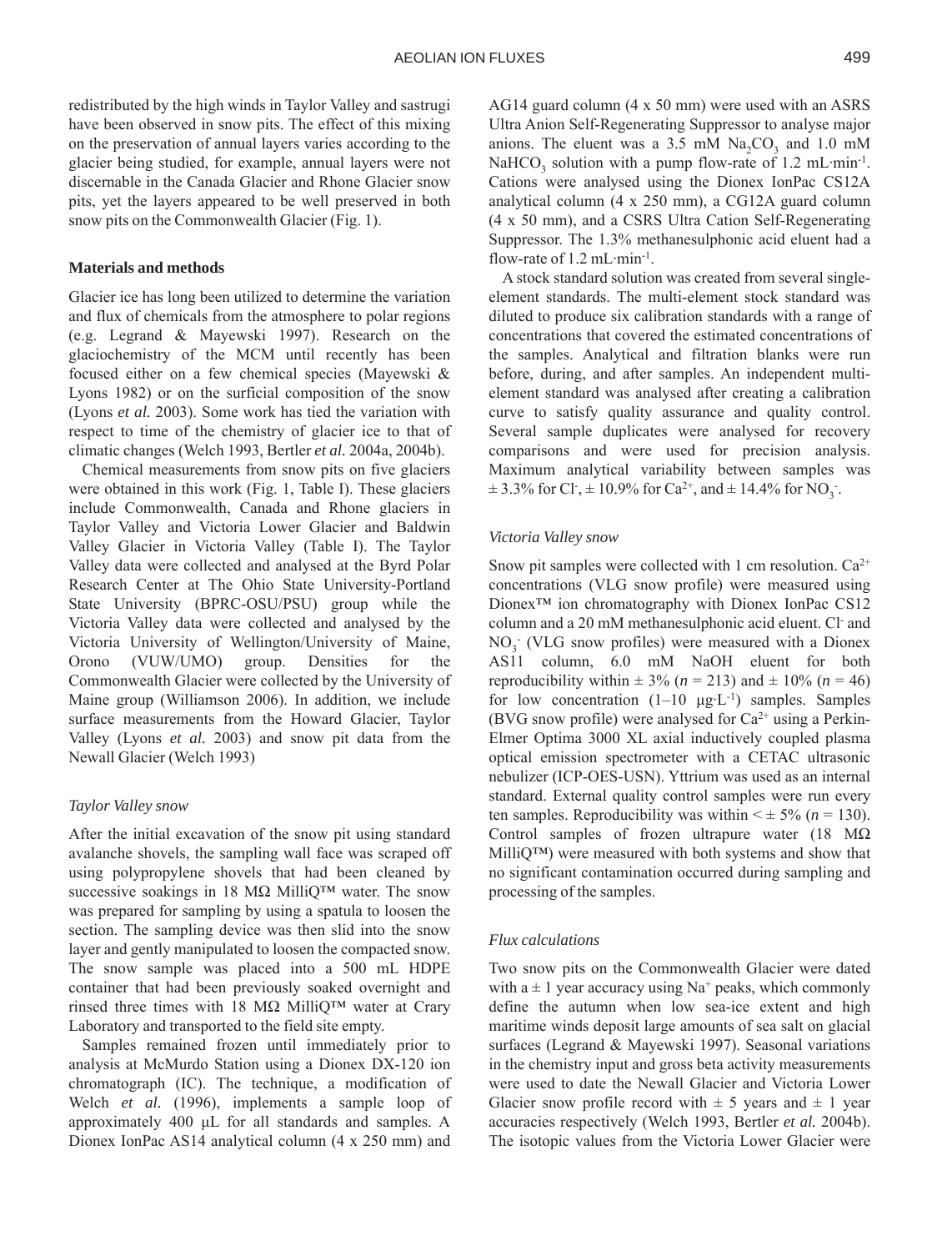

Fig. 2. Mass balance data from 1993–2004 for selected locations in the MCM. Black symbols are from the work of Fountain (2005). White symbols are from this study. Equlibrium line altitudes for the (\*) Canada and Commonwealth glaciers and (#) Howard Glacier (Fountain *et al.* 1999b).

converted to temperature using 2 m surface temperature data from Lake Vida (provided by the McMurdo Dry Valleys Long-Term Ecological Research Project) (Bertler *et al.* 2004b). The comparison between Scott Base, Marble Point, and MCM-LTER summer temperatures indicates a common climate history (Bertler *et al.* 2004a). This relationship was applied to tune the isotope record of the remaining snow profile (BVG) to Scott Base summer temperatures (Bertler *et al.* 2006). Annual accumulation was calculated using measured density and snow layer thickness.

Mass balance measurements have been recorded on several glaciers in the MCM since 1993 (Fountain 2005). Mass balance averages of individual stakes in or near the accumulation zones of the Canada, Commonwealth, and Howard Glaciers were identified and compared against elevation (Fig. 2). Locations above the equilibrium line altitude (ELA) typically show little variation in precipitation with elevation. Because precipitation is independent of elevation, it is appropriate to assume that sample locations on the Canada and Rhone Glaciers receive approximately 3  $cm·yr^{-1}$  (water equivalent), similar to other accumulation zones in the MCM.

Flux data,  $f_i$ , were calculated,

and

$$
b = \left(\sum_{i=1}^n b_i\right) n^{-1}
$$

 $f_i = C_i \cdot b$ 

where  $C_i$  is the average concentration of an analyte in a snow pit and *b* is the average annual accumulation rate.

Because the Commonwealth Glacier has defined annual layers, fluxes were evaluated using two other approaches to check the precision and to avoid potential errors exclusive to Eq. (1). The first approach is defined as,

(2)

(1)

$$
f_{\rm{max}}
$$

and

$$
b_{\rm l}=d\cdot t^-
$$

 $f_1 = C_i \cdot b_1$ 

1

where  $C_i$  is the mean concentration of an analyte over the entire depth of the snow pit.  $b_1$  is the mean annual accumulation where *d* is the depth of the snow pit and *t* is the time represented by that pit. The second approach utilizes the discrete layers to calculate the average of the annual fluxes for all represented years given year, *f ann*,

**Table II.** Snow pit location, concentration, and flux data. Data from the Newall Glacier are from Welch (1993). Concentration data from the Howard Glacier are from Lyons *et al.* (2003).

| Site<br>Victoria Lower Glacier | Location<br>77°19.810'S   | Elevation<br>(m)<br>624 | Distance inland<br>(km)<br>22.5 |           | $Ca^{2+}$                                      |           | $Cl+$                                          |      | NO <sub>2</sub>                                 |  |
|--------------------------------|---------------------------|-------------------------|---------------------------------|-----------|------------------------------------------------|-----------|------------------------------------------------|------|-------------------------------------------------|--|
|                                |                           |                         |                                 | $(\mu M)$ | ( $\mu$ mol m <sup>-2</sup> yr <sup>-1</sup> ) | $(\mu M)$ | ( $\mu$ mol m <sup>-2</sup> yr <sup>-1</sup> ) |      | $(μM)$ (μmol m <sup>-2</sup> yr <sup>-1</sup> ) |  |
|                                |                           |                         |                                 | 10.4      | 383                                            | 59.0      | 2174                                           | 2.81 | 104                                             |  |
|                                | 162°31.991'E              |                         |                                 |           |                                                |           |                                                |      |                                                 |  |
| <b>Baldwin Valley Glacier</b>  | 77°19.836'S               | 1100                    | 30                              | 3.8       | 122.0                                          |           |                                                |      |                                                 |  |
|                                | 162°33.019'E              |                         |                                 |           |                                                |           |                                                |      |                                                 |  |
| Rhone Glacier                  | $77^{\circ}40^{\prime}$ S | 1600                    | 35                              | 0.47      | 14                                             | 3.96      | 119                                            | 2.06 | 62                                              |  |
|                                | 162°07'E                  |                         |                                 |           |                                                |           |                                                |      |                                                 |  |
| Canada Glacier                 | 77°35'S                   | 1250                    | 20                              | 6.3       | 189                                            | 3.63      | 109                                            | 1.31 | 39                                              |  |
|                                | $162^{\circ}45'E$         |                         |                                 |           |                                                |           |                                                |      |                                                 |  |
| Newall Glacier (1)             | 77°36'S                   | 1600                    | 30                              | 0.68      | 34.0                                           | 5.15      | 257.5                                          | 1.09 | 54.5                                            |  |
|                                | 162°33'E                  |                         |                                 |           |                                                |           |                                                |      |                                                 |  |
| Newall Glacier (2)             | 77°36'S                   | 1700                    | 30                              | 0.61      | 20.1                                           | 5.15      | 170.0                                          | 1.23 | 40.6                                            |  |
|                                | 162°33'E                  |                         |                                 |           |                                                |           |                                                |      |                                                 |  |
| Howard Glacier                 | 77°42'S                   | 925                     | 17                              | 54.1      | 703.3                                          | 6.3       | 81.9                                           | 1.7  | 22.1                                            |  |
|                                | 163°07'E                  |                         |                                 |           |                                                |           |                                                |      |                                                 |  |
| Commonwealth Glacier (1)       | 77°32.52'S                | 678                     | 10                              | 3.7       | 199.8                                          | 17.7      | 955.8                                          | 1.6  | 86.4                                            |  |
|                                | 162°01.38'E               |                         |                                 |           |                                                |           |                                                |      |                                                 |  |
| Commonwealth Glacier (2)       | 77°33'S                   | 500                     | 10                              | 2.0       | 106.0                                          | 15.8      | 837.4                                          | 1.6  | 84.8                                            |  |
|                                | 162°00'E                  |                         |                                 |           |                                                |           |                                                |      |                                                 |  |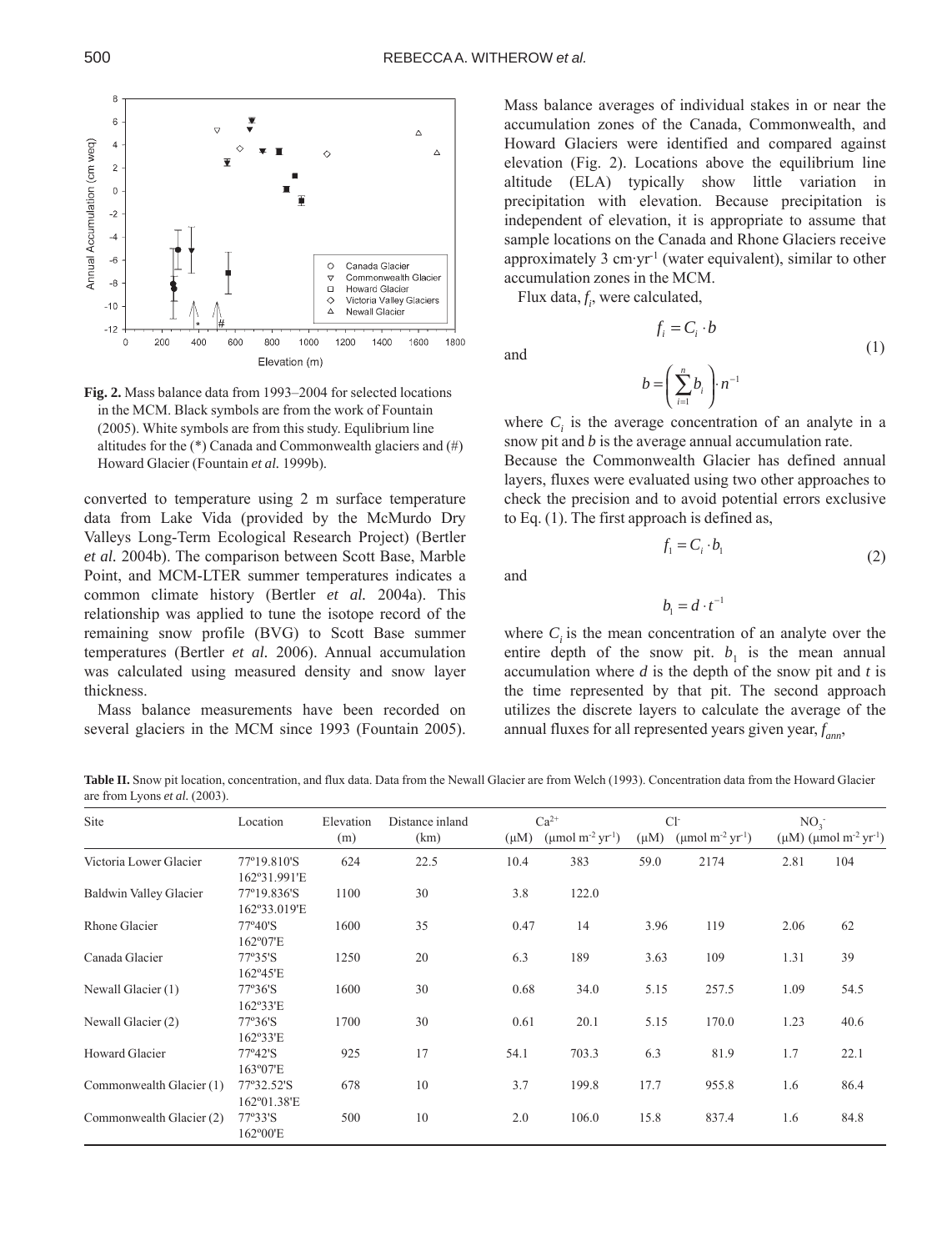800

#### Chloride (CI<sup>-</sup>)



Fig. 3. Snow pit elevation vs Cl<sup>-</sup> flux for all glacier sites discussed  $\mathbf{Fig. 4.}$  Elevation vs  $Ca^{2+}$  flux.<br>in the text.

$$
f_{\text{ann}} = \left(\sum_{j=1}^{n} f_j\right) n^{-1} \tag{3}
$$

and

$$
f_j = C_j \cdot b_j
$$

where  $f_j$  is the flux for any given year,  $C_j$  is the average concentration for a given year, and  $b_i$  is the accumulation rate for that year. These calculations were within 99% of the primary determination.

#### **Results**

Fluxes were calculated for all glaciers with known accumulation rates (Table II). The patterns of the geochemical fluxes to these glaciers are spatially complex due to the variety of local sources and proximity to them. The highest fluxes of  $NO<sub>3</sub>$  and Cl occur on the Victoria Lower Glacier and the lowest are on the Howard Glacier. The Howard Glacier has by far the highest flux of  $Ca^{2+}$  and the Rhone Glacier has the lowest. The Victoria Lower Glacier is separated from the Ross Sea by a 22.5 km expanse of Wilson Piedmont Glacier. The Howard Glacier is centrally located in Taylor Valley and is adjacent to the Nussbaum Riegel and surrounded by exposed soil, the likely source of calcium dust (Fig. 1).

The glaciers examined in this study can be grouped by their relative geochemical abundances and locations. The Victoria Lower and Commonwealth Glaciers are at the lowest elevation, closest to the sea, and are characterized by fluxes where  $Cl > Ca^{2+} > NO_3$ . The Ross Sea is likely to be the dominant contributor of chloride and a relatively large contributor of calcium in the form of marine aerosol. The marine aerosol  $Ca^{2+}$  flux (based on Cl data and the Ca:Cl seawater ratio) is the largest for these two glaciers, but it is





 $=\left(\sum_{j=1}^n f_j\right) n^{-1}$  only 9–15% of the total Ca<sup>2+</sup> input, suggesting important dust contributions also. The Canada and Howard glaciers, which are situated mid-valley at moderate elevations, differ in that their fluxes are  $Ca^{2+} > Cl > NO_3$ . These glaciers are surrounded by ice-free areas and are dominated by local dust deposition and receive only 1.1% and 0.2% of their calcium from marine sources. The glaciers at the highest elevations and farthest inland, the Rhone and Newall glaciers, have geochemical fluxes of  $Cl^{\bullet} > NO_3^{\bullet} > Ca^{2+}$ . These glaciers are likely to be more influenced by long distance chloride and nitrate from the Antarctic plateau and receive relatively little local aeolian input compared to other glaciers in the MCM.

> Generally, the chloride flux decreases with increasing elevation (Fig. 3). This suggests that the dominant source of chloride originates from the ocean and/or the valley floor as opposed to stratospheric introduction of HCl. Because ELA



**Fig. 5.** Accumulation vs  $NO_3$ <sup>-</sup> flux.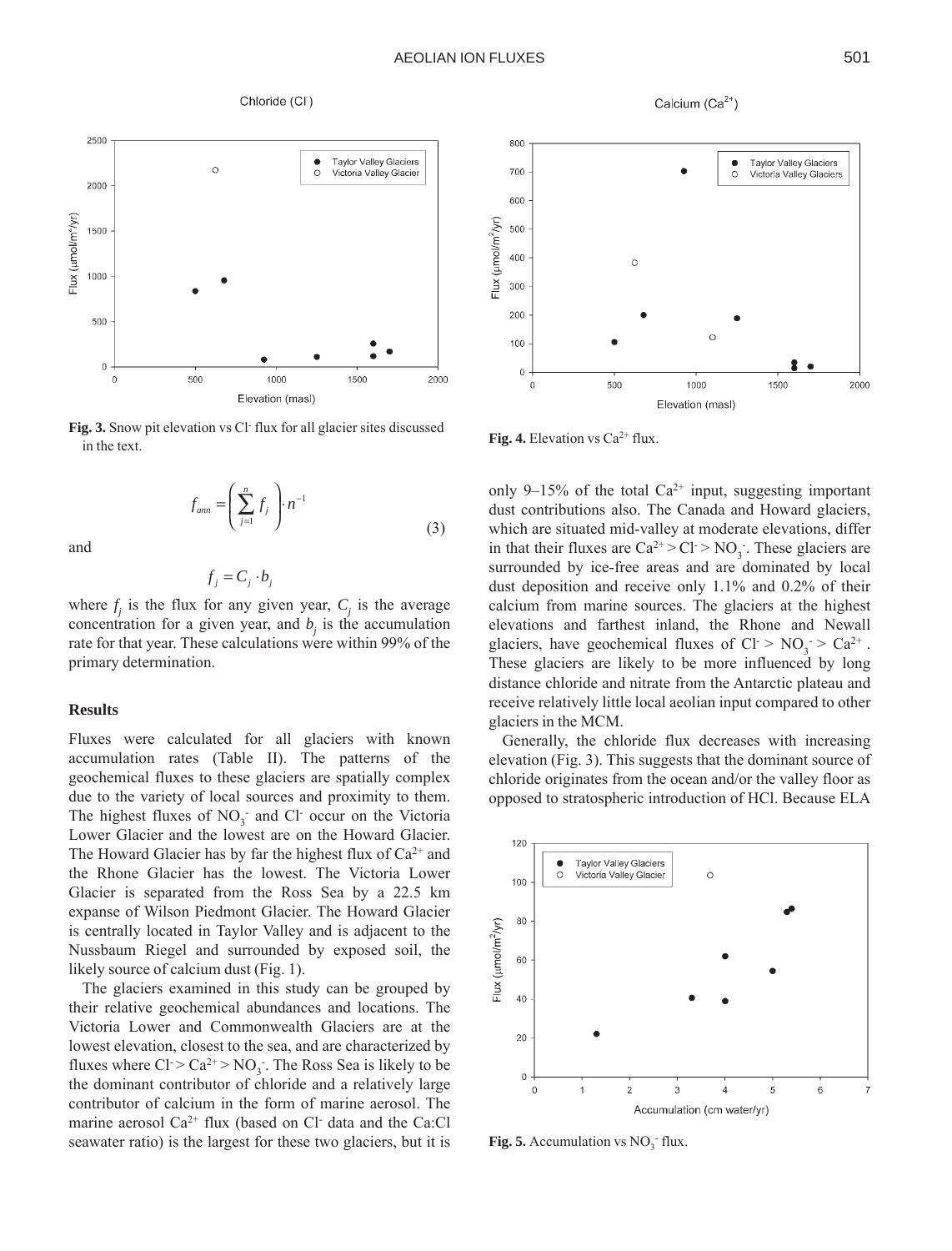in the MCM has a relationship with distance inland (Fountain *et al.* 1999b), it is difficult to distinguish which variable, either distance inland or elevation, dominates. This is demonstrated in a less well-defined relationship between distance inland and chloride flux (not shown). The weak relationship may be a result of variations in local topography, which inhibit the distribution of sea salt. Calcium flux generally displays a similar decreasing pattern with increasing elevation as was observed by Lyons *et al.* (2003) (Fig. 4). The glaciers at lower elevations receive moderate to high  $Ca^{2+}$  fluxes due to calcium from sea salt aerosols and proximity to a local dust source such as the valley floor. Calcium and chloride show poor correlations with accumulation (not shown). The nitrate flux in the Taylor Valley has a positive relationship with accumulation indicating that wet deposition dominates (Fig. 5).

#### **Discussion**

Although the soils of the MCM are mostly developed from the weathering of glacial tills, salt deposits can account for  $> 40\%$  by volume (Claridge & Campbell 1977). This is due to the great exposure age of many of the soils (Marchant & Denton 1996), the long-term atmospheric input of salts and their concentration resulting from evaporation/sublimation processes, and lack of substantial leaching. It is clear from our work and from previous research that the geochemistry of both surface snow and cryoconite holes on the glaciers and the soils in Taylor Valley varies with elevation and proximity to the ocean (Keys & Williams 1981, Lyons *et al.* 2003, Porazinska *et al.* 2004). The flux of windblown particulate matter (i.e. dust) also varies geographically in the MCM (Lancaster 2002), and this too is reflected in the surface snow of the glaciers (Lyons *et al.* 2003).

Claridge & Campbell (1977) noted a strong relationship between rock type and the composition of salts in Trans-Antarctic Mountain soils, indicating that mineral weathering contributes to salt accumulation in these soils. However, the variation in distribution of salts such as NaCl and  $\text{NaNO}_3$  strongly suggests that atmospheric deposition is an extremely important process in adding salts to the MCM soils (Keys & Williams 1981, Bockheim 1997). The concentrations of these soluble salts increase linearly with time and are greatest in the xerous soils (i.e. soils with low moisture primarily derived from vapor) of equivalent age compared to the subxerous (moderate moisture) and ultraxerous (ultra-low moisture) soils (Bockheim 1997).  $Na<sup>+</sup>$  is the dominant soluble cation in most soils, while the anion distribution is related to location, with Cl- most abundant in the lower elevation, coastal sites, and  $NO_3^-$  at the higher elevation, more inland sites (Keys & Williams 1981, Bockheim 1997). Bockheim (1997) estimated the annual accumulation of atmospherically derived salt in MCM to be between 360 and 680 μg·m<sup>-2</sup>, depending on the location, essentially decreasing inland. For the most inland, ultraxerous soils, the atmospheric contribution accounts for  $\sim$ 90% of the total soluble salt in the soils; only  $\sim$ 15% of the total input has been retained suggesting that there is a considerable leaching in these soils (Bockheim 1997).

In Taylor Valley, the primary location of the MCM-LTER project, soil conductivity is highest approximately 30 km inland, in the Lake Bonney basin, where soil invertebrate abundance is typically very low (Barrett *et al.* 2004). Throughout Taylor Valley there are low C:N ratios of the mineralizable pools in the soils and N availability exceeds the biotic demand (Barrett *et al.* 2005). This is thought to be due in large part to the importance of the atmospheric deposition to the overall N pool in these soils. Nitrate, in combination with other salts, has been shown to inhibit nematode colonization in the MCM (Nkem *et al.* 2005). Soil salinity also plays an important role in the biodiversity patterns of the MCM and perhaps has a greater impact than soil moisture (Nkem *et al.* 2005). For example, the two most common nematodes, *Scottnema lindsayae* and *Plectus antarcticus*, display remarkably different tolerances to both salt composition and concentration (Nkem *et al.* 2005). Because the soil communities in the MCM largely consist of these and other single-celled organisms, atmospheric deposition of salts may be critical in dictating the abundance and diversity of Antarctic biota.

Although the measurement of precipitation is one of the most basic parameters needed to describe the climatological conditions of an environment, the direct measurement of precipitation in Antarctica in general, and the MCM in particular, has proven to be extremely difficult (Bull 1971, Keys 1980). The reasons for this are complex - a large contribution to accumulation can be from blowing snow rather than direct input (Keys 1980), the rapid sublimation and evaporation of snow can occurafter deposition (Keys 1980, Fountain *et al.* 1999a), and there are difficulties in collecting snow fall in windy conditions (P. Doran, personal communication 2005). Bull (1971) estimated the average annual snowfall in the MCM region to be 15 cm of water. The measured annual precipitation in MCM has ranged from 0 to 50 cm (Keys 1980, Bromley 1985). There are marked precipitation gradients in the MCM with more snow in the eastern and far western regions with snowlines lowest in the east (Keys 1980, Fountain *et al.* 1999b). The limited amount of actual precipitation measurements has led investigators to report the recent annual precipitation in water equivalent to be < 10 cm (Keys 1980, Doran *et al.* 2002). This value compares well to a recent assessment of snow accumulation on the East Antarctic Ice Sheet since the 1950s (Monaghan *et al.* 2006). To date, snow accumulation in the upper region accumulation zones of the glaciers in the MCM have been utilized as the most direct measurement of net accumulation of snow (Anderton & Fenwick 1976, Fountain *et al.* 1999b).

Little detailed information exists regarding precipitation rates in the MCM except for that determined by us and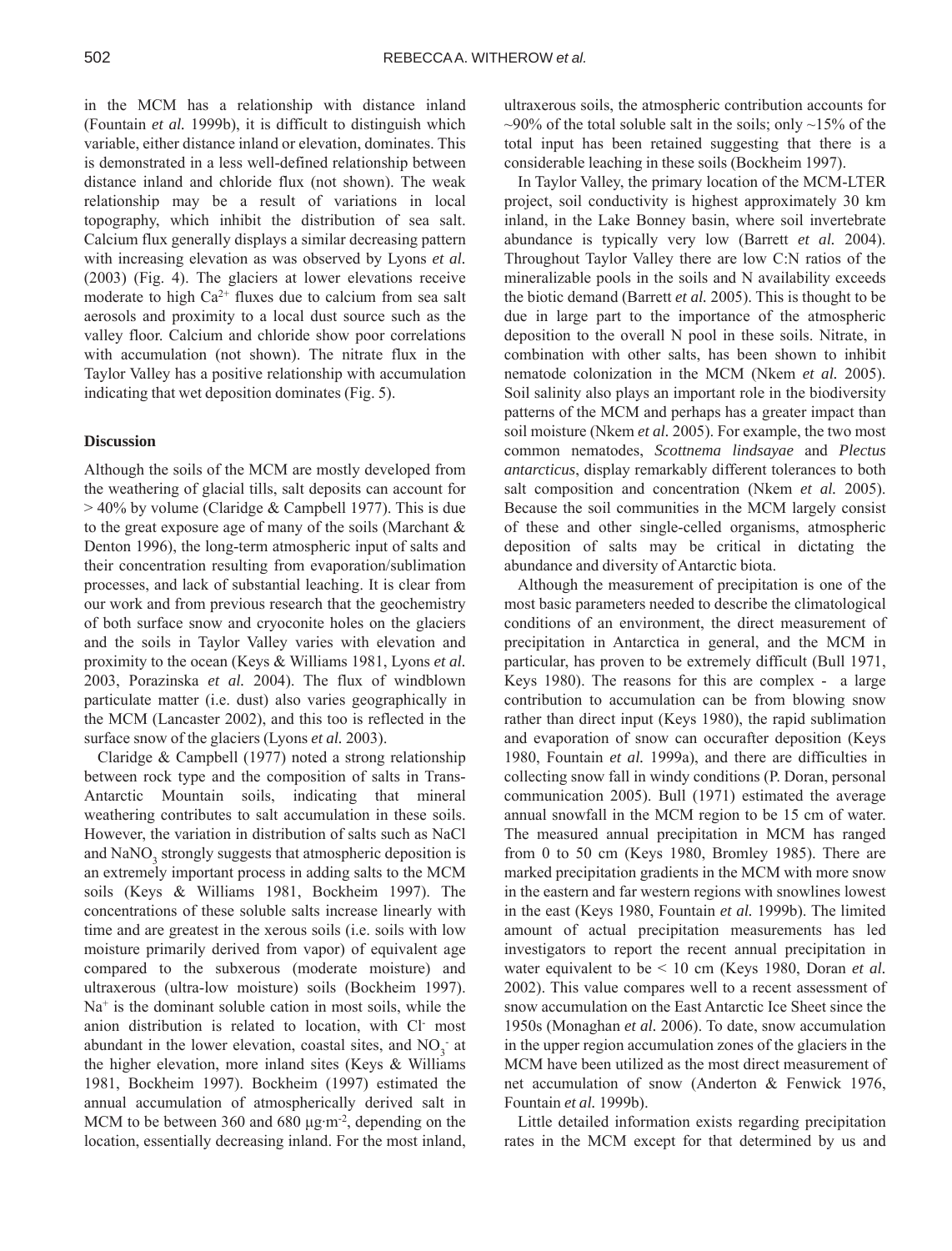others on the glaciers themselves. The consensus is that the precipitation rate is < 10 cm**·**yr-1 water-equivalent throughout the valleys (Fountain *et al.* 1999a) but is highly variable. At Lake Vanda over a three year period, snowfall water-equivalent varied between 10 and 0.6 cm (Bromley 1985). The relative humidity on the valley floors is low with the annual mean ranging from 74% at Explorer's Cove at the coastline to 62% at Lake Bonney and 55% at Lake Vanda (Doran *et al.* 2002). Any snow can be rapidly sublimed and the ions within the snow left behind in the soils. This is especially the case at higher elevations where little to no liquid water is observed (Marchant & Denton 1996).

Alley *et al.* (1995) presented a model relating elemental fluxes to atmospheric concentration and ice (snow) accumulation where:

$$
f_i = K_1 C_i + K_2 C_i b \tag{4}
$$

where  $K_1$  is the dry deposition velocity,  $K_2$  is the scavenging ratio for precipitation and  $C_i$  is the concentration of the analyte in the ice (snow). If  $K_1$  and  $K_2$  are constants, a plot of flux versus ice (snow) accumulation should yield a straight line with  $K_2$   $C_i$  as the slope and  $K_1 C_i$  as the intercept. The intercept can be taken as an approximation of the dry deposition rate (Alley *et al.* 1995). Only  $NO_3^-$  flux vs snow accumulation produced a relatively straight line (*r*<sup>2</sup>  $= 0.8$ ), firstly suggesting that  $K<sub>1</sub>$  and  $K<sub>2</sub>$  are relatively constant for nitrate. The low y-intercept  $(4.4 \mu mol·m<sup>-2</sup>·yr<sup>-1</sup>)$ suggests that dry deposition of nitrate in Taylor Valley is extremely low.

The Howard Glacier has the highest non-sea salt  $Ca^{2+}$ concentrations in its accumulation zone of any glacier investigated in Taylor Valley (Lyons *et al.* 2003). Similarly high particulate matter concentrations observed on Taylor Valley glaciers are also found in the Howard Glacier surface snows (Lyons *et al.* 2003). These two observations suggest that local dust, enriched in  $Ca^{2+}$ , is the source. This  $Ca^{2+}$  rich dust originates from higher elevations above the lower reaches of the Taylor Glacier (Fig. 1) and is transported into Taylor Valley during strong wind events from the polar plateau (Foley 2005). This dust can be differentially distributed onto the glacier surfaces (Lancaster 2002), causing variations in the local glacier surface geochemistry (Lyons *et al.* 2003). The valley soils must be affected in the same manner as the glaciers. The dust flux probably contributes to heterogeneity in the soluble geochemistry of the soils. Although the total  $Ca^{2+}$  concentration in the soils is clearly dominated by the bedrock composition of the tills, a more labile source of  $Ca^{2+}$  comes from the dust (Foley 2005). This dust derived  $Ca^{2+}$  can be converted to  $CaCO<sub>3</sub>$ and possibly other  $Ca^{2+}$  rich materials in the soils.

The relationship between  $NO_3^-$  flux and snow accumulation may be a result of volatilization from the glacier surface. Previous work in both Antarctica and Greenland has demonstrated that in regions with low snow accumulation rates,  $NO_3$  is lost from the snowpack (Jones *et al.* 2001, Rˆthlisberger *et al.* 2002). This postdepositional loss of  $NO_3^-$  is caused by release of  $HNO_3^$ and/or photolysis with the latter being more important at the lowest snow accumulation sites (Röthlisberger *et al.* 2002).

Our results provide a comprehensive look at salt deposition in the intermediate elevations of the MCM region. Marine aerosol dominates the input of Cl- with higher fluxes relative to snow accumulation only very close to the coast and at low elevations.  $Ca^{2+}$  input can be modified extensively by a<br>eolian inputs. The  $NO_3^-$  flux is highest where snow accumulation rates can limit postdepositional loss. Based on the data in Fig. 5, the amount of snow accumulation should be the primary driver for  $NO_3$ <sup>-</sup> input into the soils.

The higher elevations of these valleys have very old surfaces that have not been affected by either marine incursion or lake level fluctuation for millions of years (Marchant & Denton 1996). In these cases, the soils have been accumulating ions via precipitation and subsequent sublimation over very long periods of time resulting in salt accumulation (Bao *et al.* 2000, Bockheim 2002). Superimposed on this process is the redistribution of salts and aluminosilicates from the bedrock and the soils via aeolian transport (Lancaster 2002). This dust can be transported to the highest elevations of the valleys, as evidenced by ice core investigations in the Asgard Range (Mayewski *et al.* 1995), even though the rates of aeolian redistributions are among the lowest for desert environments globally (Lancaster 2002).

On some valley floors, like that of the Taylor Valley, as lake levels rise, the previously deposited salt is solubilized and incorporated into the lake water. Over time as the climate cools and lake levels drop, salts are concentrated into the more saline, hypolimnia (Lyons *et al.* 1998, 2005). This exposes the valley floor as soil again (as opposed to lacustrine benthos) and the accumulation in soils via precipitation begins another cycle. The resultant elemental distributions by these processes have been termed "legacy" (Moorhead *et al.* 1999, Burkins *et al.* 2000). Therefore the concentration of salts and the nature of the salt in soils in the MCM region represents a combination of geographic location and elevation that, in part, reflects variations in snow accumulation, the age of the surface and how it relates to its last aquatic submergence and the input and output of dust (especially for  $CaCO<sub>3</sub>$ ).

#### **Conclusions**

We have determined the fluxes of  $Ca^{2+}$ , Cl<sup>-</sup> and NO<sub>3</sub><sup>-</sup> to nine glaciers in the McMurdo Dry Valleys. These data provide important new information about the unusual atmospheric input of salts into this polar desert landscape. The data suggest that variation in snowfall is a major influence on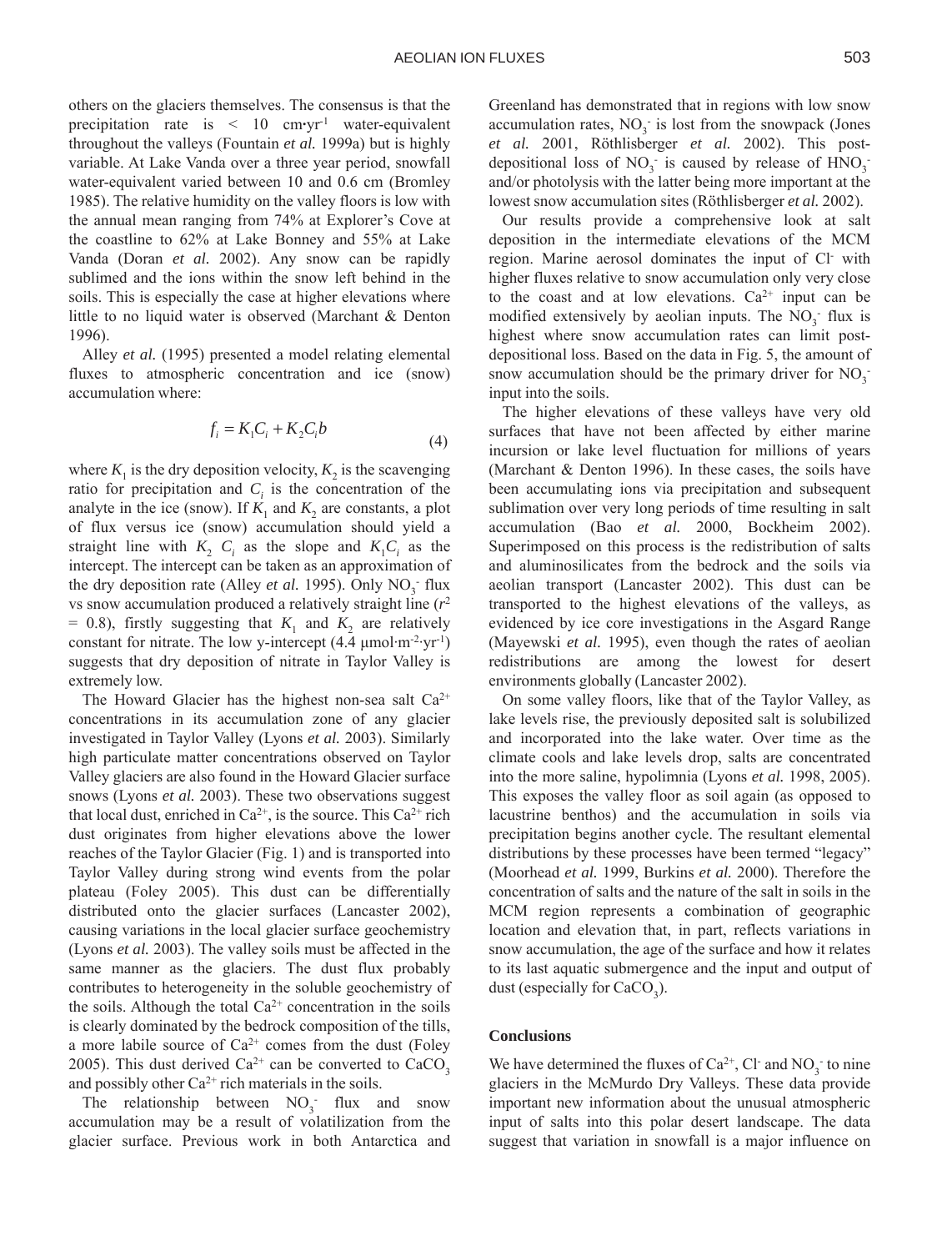$NO<sub>3</sub>$  input, and other geographic parameters such as proximity to the ocean, elevation, and variation in dust deposition influence elemental fluxes to the landscape. These results indicate that snow pit data can serve as an important source of spatial geochemical information in this environment. Clearly data from other glaciers in the region would add greatly to our overall understanding of the spatial variability in atmospheric deposition to the MCM. However, direct measurements of atmospheric input are needed on the valley floors themselves in order to truly quantify the fluxes at the lowest elevations in these valleys. It is hoped that information such as that presented here, coupled with data on past lake level fluctuations will greatly aid in understanding salt accumulation processes in the MCM soils.

#### **Acknowledgements**

The OSU/PSU portion of this work was supported by NSF grants OPP-0096250 and ANT-0423595. We would like to thank Dr M. Tranter and Dr R. Virginia for their helpful comments on the original manuscript. We are deeply appreciative of the editorial comments and patience of Dr Jenny Webster-Brown.

#### **References**

- ALLEY, R.B., FINKEL, R.C., NISHIIZUMI, K., ANANDAKRISHNAN, S., SHUMAN, C.A., MERSHON, G., ZIELINKSI, G.A. & MAYEWSKI, P.A. 1995. Changes in continental and sea-salt atmospheric loadings in central Greenland during the most recent deglaciation: model-based estimates. *Journal of*  $Glaciology, 41, 503–514.$
- ANDERTON, P.W. & FENWICK, J.K. 1976. Dry Valleys Antarctica, 1973–1974. *New Zealand Hydrological Research*, *Annual Report*, No. 37, 42 pp.
- BAO, H., CAMPBELL, D.A., BOCKHEIM, J.G. & THELMENS, M.H. 2000. Origins of sulphate in Antarctic Dry Valley soils as deduced from anomalous <sup>17</sup>O. *Nature*, **407**, 499-502.
- BARRETT, J.E., VIRGINIA, R.A., PARSONS, A.N. & WALL, D.H. 2005. Potential soil organic matter turnover in Taylor Valley, Antarctica. *Arctic*, *Antarctic*, *and Alpine Research*, 37, 108-117.
- BARRETT, J.E., VIRGINIA, R.A., WALL, D.H., PARSONS, A.N., POWERS, L.E. & BURKINS, M.B. 2004. Variation in biogeochemistry and soils biodiversity across spatial scales in a polar desert ecosystem. *Ecology*, **85**, 3105–3118.
- BERTLER, N.A.N., BARRETT, P.J., MAYEWSKI, P.A., FOGT R.L., KREUTZ, K.J. & SHULMEISTER, J. 2004a. El Niño suppresses Antarctic warming. *Geophysical Research Letters*, **31**, doi:10.1029/2004GL020749.
- BERTLER, N.A.N., MAYEWSKI, P.A., BARRETT, P.J., SNEED, S.B., HANDLEY, M.J. & KREUTZ, K.J. 2004b. Monsoonal circulation of the McMurdo Dry Valleys - signal from the snow chemistry. *Annals of Glaciology*, **39**, 139-145
- BERTLER, N.A.N., OERTER, H., KIPFSTUHL S., BARRETT, P.J., NAISH, T.R. & MAYEWSKI, P.A. 2006. The effects of joint ENSO-Antarctic Oscillation forcing on the McMurdo Dry Valleys, Antarctica. *Antarctic Science*, **18**, 507-514.
- BOCKHEIM, J.G. 1997. Properties and classification of cold desert soils from Antarctica. *Soil Science Society of America*, 61, 224-234.
- BOCKHEIM, J.G. 2002. Landform and soil development in the McMurdo Dry Valleys, Antarctica: A regional synthesis. *Arctic*, *Antarctic*, *and Alpine Research*, **34**, 308–317.
- BOWSER, C.J., BLACK, R.F. & RAFTER, T.A. 1970. Geochemical evidence for the origin of mirabilite deposits near Hobbs Glacier, Victoria Land, Antarctica*. Special Paper—Fiftieth Anniversary Symposia*, *Mineralogy and Geochemistry of Non-Marine Evaporites.* Mineralogical Society of America, 3, 261–272.
- BROMLEY, A.M. 1985. *Weather observations: Wright Valley*, *Antarctica.* Wellington New Zealand: New Zealand Meteorological Service. Information Publication II, 37 pp.
- BULL, C. 1971. Snow accumulation in Antarctica. *In* QUAM, C.O. & PORTER, H.D. *eds*. *Research in the Antarctic*. American Association for the Advancement of Science, 367-421.
- BURKINS, M.B., VIRGINIA, R.A., CHAMBERLAIN, C.P. & WALL, D.H. 2000. Origin and distribution of soil organic matter in Taylor Valley, Antarctica. *Ecology*, **81**, 2377-2391.
- CLARIDGE, G.G.C. & CAMPBELL, I.B. 1977. The salts in Antarctic soils, their distribution and relationship to soil processes. *Soil Science*, **123**, 377-384.
- DORAN, P.T., MCKAY, C.P., CLOW, G.D., DANA, G.L., FOUNTAIN, A.G., NYLEN, T. & LYONS, W.B. 2002. Valley floor climate observations from the McMurdo Dry Valleys, Antarctica, 1986-2000. *Journal of Geophysical Research*, **107**, doi:10.1029/2001JD002045.
- FOLEY, K.K. 2005. *Pedogenic Carbonate Distribution within Glacial Till in Taylor Valley*, *Southern Victoria Land*, *Antarctica*. MS thesis, The Ohio State University, 105 pp. [Unpublished.]
- FORTNER, S.K., TRANTER, M., FOUNTAIN, A., LYONS, W.B. & WELCH, K.A. 2005. The geochemistry of supraglacial streams of Canada Glacier, Taylor Valley (Antarctica), and their evolution into proglacial waters. *Aquatic Geochemistry*, **11**, 391-412.
- FOUNTAIN, A.G. 2005. Glacier mass balance summaries. http://metacat.lternet.edu/knb/metacat?action=read&qformat=lter&doci d=knb-lter-mcm. McMurdo Dry Valleys LTER, Columbus, OH.
- FOUNTAIN, A.G., LYONS, W.B., BURKINS, M.B., DANA, G.L., DORAN, P.T., LEWIS, K.J., MCKNIGHT, D.M., MOORHEAD, D.L., PARSONS, A.N., PRISCU, J.C., WALL, D.H., WHARTON JR, R.A. & VIRGINIA, R.A. 1999a. Physical controls on the Taylor Valley Ecosystem, Antarctica.  $Bioscience, 49, 961–971.$
- FOUNTAIN, A.G., LEWIS, K.J. & DORAN, P.T. 1999b. Spatial climate variation and its control on glacier equilibrium line altitude in Taylor Valley, Antarctica. *Global Planetary Change*, 22, 1-10.
- GIBSON, G.W. 1962. Geological investigations in southern Victoria Land, Antarctica; part 8, Evaporite salts in the Victoria valley region. *New* Zealand Journal of Geology and Geophysics, 5, 361-374.
- GRAHAM, I.J., DITCHBURN, R.G., CLARIDGE, G.G.C., WHITEHEAD, N.E., ZONDERVAN, A. & SHEPPARE, D.S. 2002. Dating Antarctic soils using atmosphere-derived 10Be and nitrate. *Royal Society of New Zealand Bulletin*, *No.* 35, 429-436.
- GREEN, W.J., NEWELL, S., PRESTON, A., SHACAT, J., STAGE, B.R. & WAGERS, S. 2005. Geochemical processes in the Onyx River, Wright Valley, Antarctica; major ions, nutrients, trace metals. *Geochimica et Cosmochimica Acta*, **69**, 839-850.
- GOOSEFF, M.N., BLUM, A.E., LYONS, W.B. & MCKNIGHT, D.M. 2002. Weathering reactions and hyporheic exchange controls on stream water chemistry in a glacial meltwater stream in the McMurdo dry valleys. *Water Resources Research*, **38**, doi:10.1029/2001WR000834.
- HOWARD-WILLIAMS, C., PETERSON, D., LYONS, W.B., CATTANEO-VIETTI, R. & GORDON, S. 2006. Measuring ecosystem response in a rapidly changing environment: the Latitudinal Gradient Project. *Antarctic Science*, **18**, 465-471.
- JONES, A.E., WELLER, R., ANDERSON, P.S., JACOBI, H.-W., WOLFF, E.W., SCHREMS, O. & MILLER, H. 2001. Measurements of NO<sub>v</sub> emission from the Antarctic snowpack. *Geophysical Research Letters*, 28, 1499-1502.
- KEYS, J.R. 1980. Air temperature, wind, precipitation, and atmospheric humidity in the McMurdo region. *Victoria University of Wellington Antarctic Data Series*, No. 9, 57 pp.